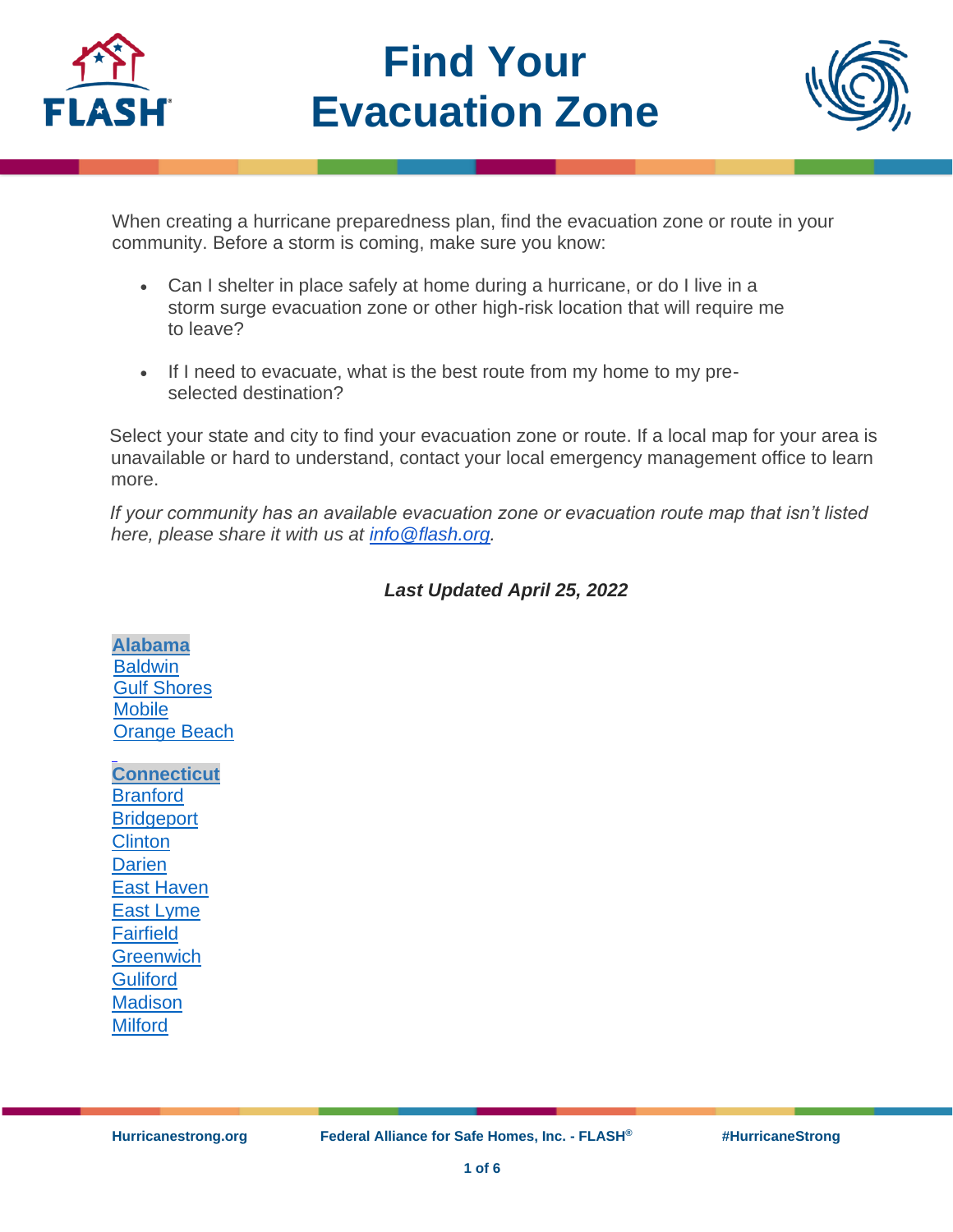**[Connecticut](https://portal.ct.gov/demhs)** *(continued)* [New Haven](https://portal.ct.gov/-/media/DEMHS/_docs/Know-Your-Zone/New-Haven-2014-Hurricane-Evac-map.pdf?la=en) [New London](https://portal.ct.gov/-/media/DEMHS/_docs/Know-Your-Zone/New-London-2014-Hurricane-Evac-map.pdf?la=en) **[Norwalk](https://portal.ct.gov/-/media/DEMHS/_docs/Know-Your-Zone/Norwalk-2014-Hurricane-Evac-map.pdf?la=en)** [Old Lyme](https://portal.ct.gov/-/media/DEMHS/_docs/Know-Your-Zone/Old-Lyme-2014-Hurricane-Evac-map.pdf?la=en) [Old Saybrook](https://portal.ct.gov/-/media/DEMHS/_docs/Know-Your-Zone/Old-Saybrook-2014-Hurricane-Evac-map.pdf?la=en) **[Stonington](https://portal.ct.gov/-/media/DEMHS/_docs/Know-Your-Zone/Stonington-2014-Hurricane-Evac-map.pdf?la=en) [Waterford](https://portal.ct.gov/-/media/DEMHS/_docs/Know-Your-Zone/Waterford-2014-Hurricane-Evac-map.pdf?la=en)** [West Haven](https://portal.ct.gov/-/media/DEMHS/_docs/Know-Your-Zone/West-Haven-2014-Hurricane-Evac-map.pdf?la=en) **[Westbrook](https://portal.ct.gov/-/media/DEMHS/_docs/Know-Your-Zone/Westbrook-2014-Hurricane-Evac-map.pdf?la=en) [Stamford](https://portal.ct.gov/-/media/DEMHS/_docs/Know-Your-Zone/Stamford-2014-Hurricane-Evac-map.pdf?la=en) [Stratford](https://portal.ct.gov/-/media/DEMHS/_docs/Know-Your-Zone/Stratford-2014-Hurricane-Evac-map.pdf?la=en) [Westport](https://portal.ct.gov/-/media/DEMHS/_docs/Know-Your-Zone/Westport-2014-Hurricane-Evac-map.pdf?la=en)** [Kent County\\*](https://www.deldot.gov/information/projects/tmt/pdfs/hurricane_evacuation/kent/KentRegional_Update_20081110.pdf) [Middleton\\*](https://www.deldot.gov/information/projects/tmt/pdfs/hurricane_evacuation/ncc/NCC_EvacMiddletown_Update_20081110.pdf) [New Castle County\\*](https://www.deldot.gov/information/projects/tmt/pdfs/hurricane_evacuation/ncc/NCC_EvacNewCastleCounty_Update_20081110.pdf) [Newark\\*](https://www.deldot.gov/information/projects/tmt/pdfs/hurricane_evacuation/ncc/NCC_EvacNewark_Update_20081110.pdf) [Sussex County\\*](https://sussexcountyde.gov/sites/default/files/PDFs/evac_roads_MAP.pdf) [Wilmington\\*](https://www.deldot.gov/information/projects/tmt/pdfs/hurricane_evacuation/ncc/NCC_EvacWilmington_Update_20081110.pdf)

#### **[Florida](https://floridadisaster.maps.arcgis.com/apps/webappviewer/index.html?id=c788060028cb43809a25744ead39c0d6)**

*The hyperlink above captures hurricane evacuation zones for Florida. Counties listed below have designated evacuation zones or maps, please refer to these specific resources.*

**[Bay](https://www.baycountyfl.gov/511/Evacuation-Zones)** [Bradford](http://www.bradfordsheriff.org/wp-content/uploads/2018/05/EvacuationMap.pdf) **[Brevard](https://www.brevardfl.gov/EmergencyManagement/BePrepared/HaveAPlan/Evacuation)** [Broward](https://www.broward.org/Hurricane/Documents/EvacuationMapADACompliant.pdf) **[Charlotte](https://www.charlottecountyfl.gov/departments/public-safety/emergency-management/know-your-zone.stml) [Citrus](https://www.sheriffcitrus.org/documents/emergency-management/evacuation-zones.pdf) [Clay](https://www.claycountygov.com/Home/ShowDocument?id=4050) [Collier](https://www.colliercountyfl.gov/home/showdocument?id=64880visions-a-e/emergency-management/why-evacuate) [DeSoto](http://desotobocc.com/department/emergency_management/desoto-county-evacuation-routes)** [Duval](http://maps.coj.net/evsearch/) **[Escambia](https://myescambia.com/apps/knowyourzone/) [Flagler](https://www.cityofflaglerbeach.com/DocumentCenter/View/469/Flagler-County-Evacuation-Maps?bidId=nt/EVAC%20Routes%20map.pdf) [Franklin](https://maps.floridadisaster.org/county/EVAC_FRANKLIN.pdf) [Gulf](http://www.gulfcounty-fl.gov/county_government/emergency_management) [Gulfport](https://mygulfport.us/hurricane-center/) [Hernando](http://www.hernandocounty.us/home/showdocument?id=436) [Hillsborough](https://www.hillsboroughcounty.org/library/hillsborough/media-center/documents/emergency-management/hillsborough-evacuation-zone-map-english.pdfhtml?id=04f1084467564dff88729f668caed40a)**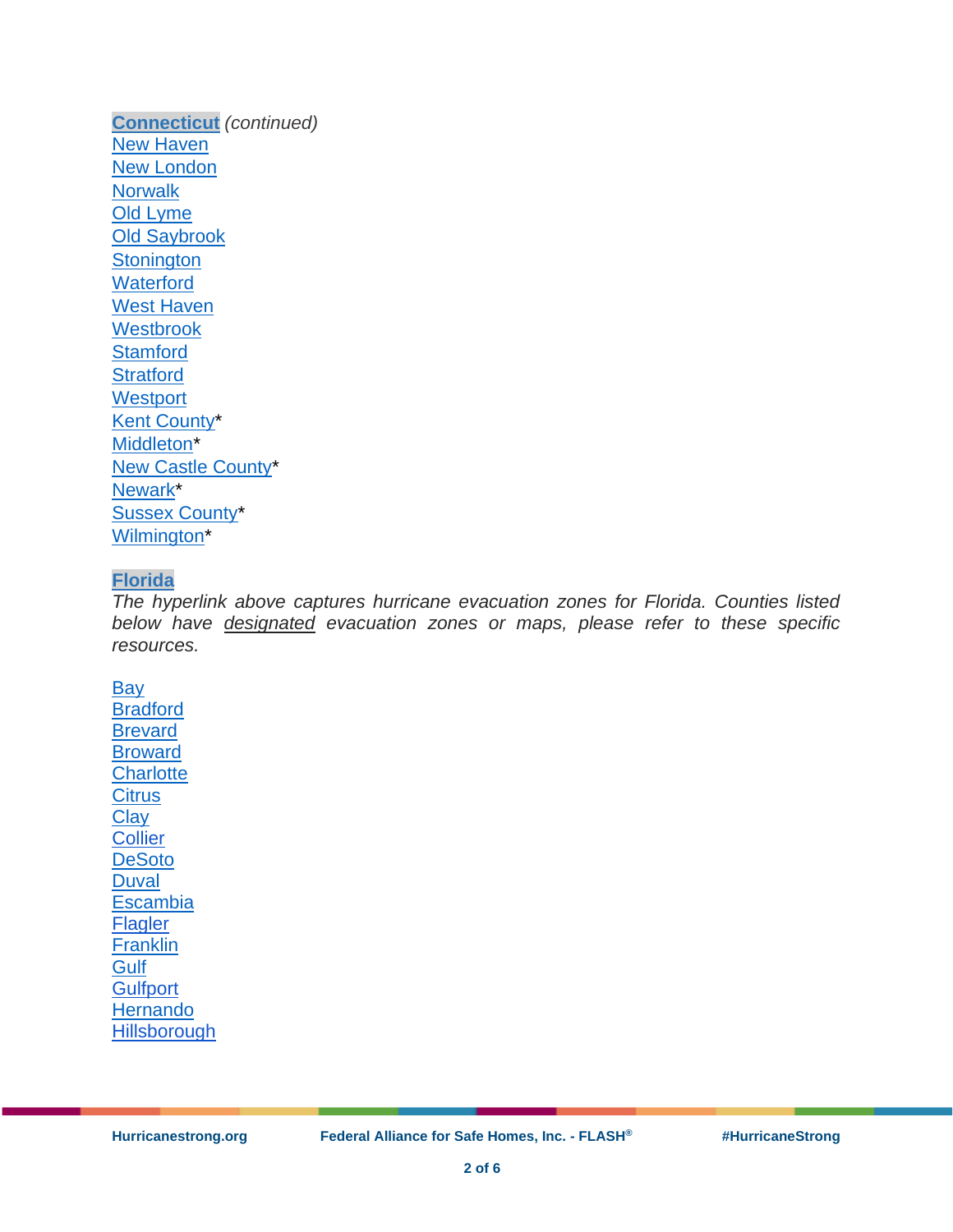**[Florida](https://floridadisaster.maps.arcgis.com/apps/webappviewer/index.html?id=c788060028cb43809a25744ead39c0d6)** *(continued)* [Indian River\\*](https://ircgov.com/emergencyservices/emergencymanagement/documents/Evacuation-Routes.pdf) **[Jefferson](https://maps.floridadisaster.org/county/EVAC_JEFFERSON.pdf)** [Lee](https://leegis.maps.arcgis.com/apps/webappviewer/index.html?id=347e85a76bcd4e92ae45d387fd088938) [Leon](http://www2.leoncountyfl.gov/haveahurricaneplan/evacuations-and-sheltering---leon-county-disaster-survival-guide.html) **[Levy](https://www.levydisaster.com/documents/Levy_EvacZones_withStreets.pdf)** [Manatee](https://www.mymanatee.org/departments/public_safety/emergency_management/evacuation_levels) **[Martin](http://mcgov.maps.arcgis.com/apps/webappviewer/index.html?id=9fbf0dbea38c4b8eb15930bff1af0acb)** [Miami-Dade](https://mdc.maps.arcgis.com/apps/webappviewer/index.html?id=3083fae247bc4e0cadde6db5075f52f0&mobileBreakPoint=300) **[Monroe](http://www.monroecountyem.com/897/Evacuation-Information) [Nassau](https://www.onenassau.com/evacuations/evacuation-zones/) [Okaloosa](http://www.myokaloosa.com/gis_ps)** [Palm Beach](https://discover.pbcgov.org/publicsafety/dem/Pages/Hurricane.aspx) [Pasco](https://pascofloem.maps.arcgis.com/apps/webappviewer/index.html?id=9fa8f4cd8c4c4c2b943c4b4ec8f6fb84) **[Pinellas](http://kyz.pinellascounty.org/)** [Santa Rosa](http://santarosagis.maps.arcgis.com/apps/InformationLookup/index.html?appid=2df25688578e4e1087bdc4c00ad6a030) **[Sarasota](https://ags3.scgov.net/knowyourlevel/)** [St. Johns](http://sjcfl.maps.arcgis.com/apps/ZoneLookup/index.html?appid=dd5df82ca3ca4f89845581058289d2e2) **[Taylor](https://maps.floridadisaster.org/county/EVAC_TAYLOR.pdf)** [Volusia](https://www.volusia.org/core/fileparse.php/6143/urlt/EvacZone.pdf) **[Wakulla](https://wakullaplanning.maps.arcgis.com/apps/webappviewer/index.html?id=7bf9c76ca0a644989c9bc1572fe17c06) [Walton](https://waltongis.maps.arcgis.com/apps/View/index.html?appid=e3cd1148b3cf49a1aac8bde1aa5cf788) [Georgia](https://gema.georgia.gov/) [Bryan](http://www.bryancountyga.org/home/showdocument?id=2548)** [Chatham](https://public.sagis.org/evaczones/) **[Glynn](http://glynn.maps.arcgis.com/home/webmap/viewer.html?webmap=4d62a76689b6413687cc5ab141d0d760&extent=-82.2701,30.8624,-80.7348,31.5799) [McIntosh](http://www.sas.usace.army.mil/Portals/61/docs/Planning/HES/McIntoshCountyGeoPDF.pdf) [Louisiana](http://gohsep.la.gov/) [Cameron](http://maps.redcross.org/website/maps/images/Louisiana/LA_state1_evac.pdf)** [East Baton Rouge](https://ebrgis.maps.arcgis.com/apps/webappviewer/index.html?id=4ab0aafe77704712ba8adc18559e2cfc) [Iberia](http://maps.redcross.org/website/maps/images/Louisiana/LA_state1_evac.pdf) **[Jefferson](http://maps.redcross.org/website/maps/images/Louisiana/LA_state1_evac.pdf) [Lafourche](http://maps.redcross.org/website/maps/images/Louisiana/LA_state1_evac.pdf) [New Orleans](http://maps.redcross.org/website/maps/images/Louisiana/LA_state1_evac.pdf) [Plaquemines](http://maps.redcross.org/website/maps/images/Louisiana/LA_state1_evac.pdf)** [St. Bernard](http://maps.redcross.org/website/maps/images/Louisiana/LA_state1_evac.pdf) [St. Mary](http://maps.redcross.org/website/maps/images/Louisiana/LA_state1_evac.pdf) [St. Tammany](http://maps.redcross.org/website/maps/images/Louisiana/LA_state1_evac.pdf) **[Terrebonne](http://www.tohsep.com/evacuation) [Vermilion](http://maps.redcross.org/website/maps/images/Louisiana/LA_state1_evac.pdf) [Washington](http://maps.redcross.org/website/maps/images/Louisiana/LA_state1_evac.pdf)**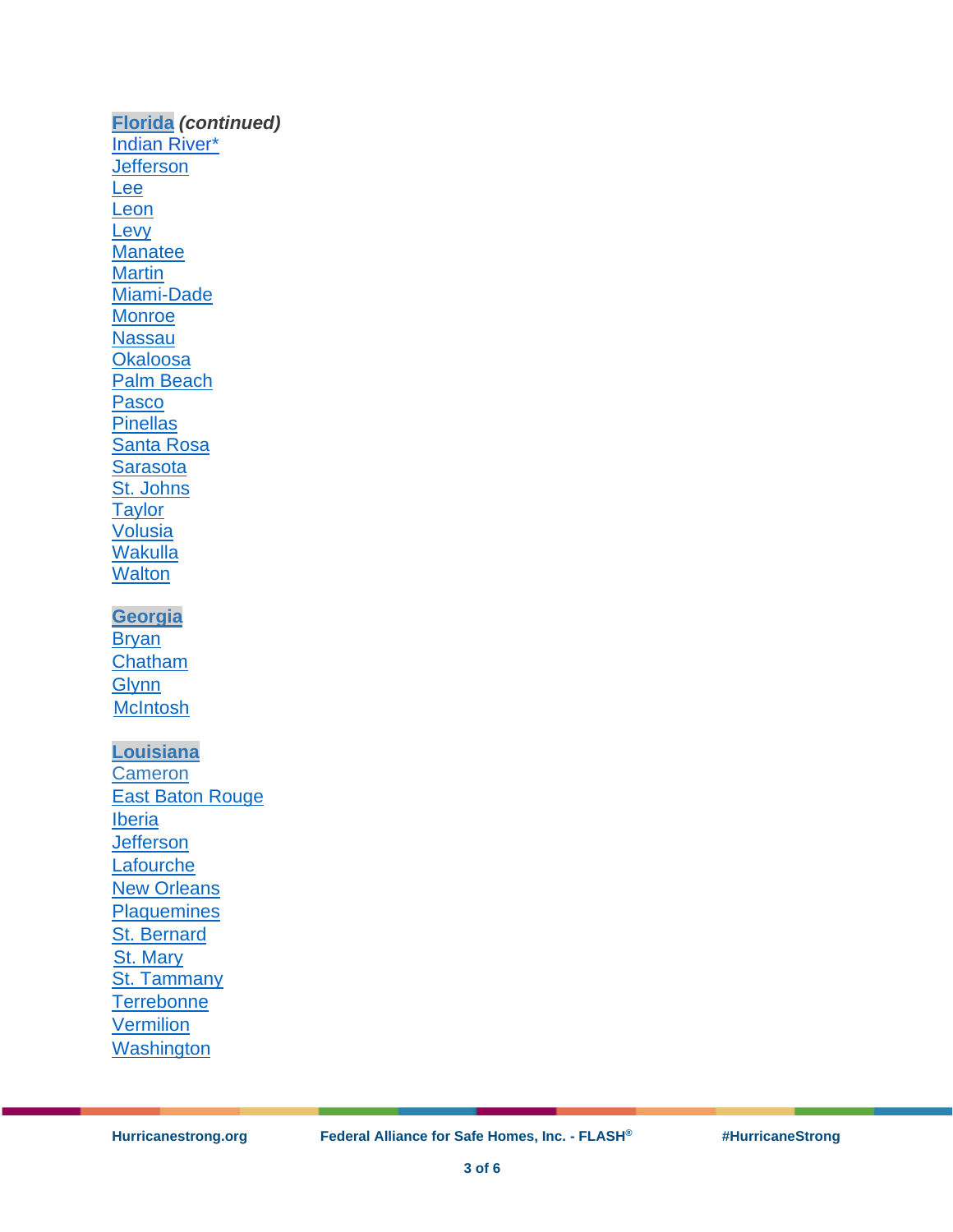**[Maine](https://storymaps.arcgis.com/stories/4fb502bf0ea6467693ff4191a1859e92)** *The hyperlink above captures all hurricane evacuation zones for Maine.*

**[Maryland](https://maryland.maps.arcgis.com/apps/InformationLookup/index.html?appid=abef1ee97e254dd7a8b55cc179e29d6c)** *The hyperlink above captures all hurricane evacuation zones for Maryland.*

## **[Massachusetts](https://www.mass.gov/info-details/hurricane-evacuation-zones)**

*The hyperlink above captures all hurricane evacuation zones for Massachusetts.*

**[Mississippi](https://mdot.ms.gov/documents/Planning/Maps/Hurricane%20Evacuation%20Map/Hurricane%20Evacuation%20Map.pdf) [Biloxi](https://biloxi.ms.us/wp-content/uploads/2020/07/EvacuationMap.pdf20Jan%202011.pdf) [Gulfport](https://www.gulfport-ms.gov/wp-content/uploads/2021/06/Harrison-County-Updated-Jan-2011.pdf0Jan%202011.pdf) [Hancock](https://secureservercdn.net/198.71.233.39/fff.62b.myftpupload.com/wp-content/uploads/2018/08/Figure-3-Hancock-Evacuation-Zone-Map-May-2010.pdf?time=1618439594) [Jackson](https://www.co.jackson.ms.us/221/Hurricane-Evacuation-Map)** 

**[New Hampshire](http://www.nh.gov/safety/divisions/hsem/) Unavailable** 

**[New Jersey\\*](http://ready.nj.gov/index.shtml)** [Atlantic\\*](http://ready.nj.gov/plan/pdf/maps/atlantic_evac.pdf) [Bergen\\*](http://ready.nj.gov/plan/pdf/maps/bergen_evac.pdf) [Burlington\\*](http://ready.nj.gov/plan/pdf/maps/burlington_evac.pdf) [Camden\\*](http://ready.nj.gov/plan/pdf/maps/camden_evac.pdf) [Cape May\\*](http://ready.nj.gov/plan/pdf/maps/capemay_evac.pdf) [Cumberland\\*](https://nj.gov/njoem/plan/pdf/maps/cumberland_evac.pdf) [Essex\\*](http://ready.nj.gov/plan/pdf/maps/essex_evac.pdf) [Gloucester\\*](http://ready.nj.gov/plan/pdf/maps/gloucester_evac.pdf) [Hudson\\*](http://ready.nj.gov/plan/pdf/maps/hudson_evac.pdf) [Middlesex\\*](http://ready.nj.gov/plan/pdf/maps/middlesex_evac.pdf) [Monmouth\\*](http://ready.nj.gov/plan/pdf/maps/monmouth_evac.pdf) [Ocean\\*](http://ready.nj.gov/plan/pdf/maps/ocean_evac.pdf) [Salem\\*](http://ready.nj.gov/plan/pdf/maps/salem_evac.pdf) Union<sup>\*</sup>

**[New York](https://maps.nyc.gov/hurricane/)** *The hyperlink above captures all hurricane evacuation zones for New York.*

**[North Carolina](https://www.ncdot.gov/travel-maps/maps/Documents/coastal-evacuation-routes.pdf)**\* *The hyperlink above captures coastal hurricane evacuation routes for North Carolina.*

**[Rhode Island](http://www.riema.ri.gov/) [Barrington](http://www.riema.ri.gov/resources/citizens/prepare/Updated_Evac_Maps/Barrington_Evacuation_081213.pdf) [Bristol](http://www.riema.ri.gov/resources/citizens/prepare/Updated_Evac_Maps/Bristol_Evacuation_081213.pdf)**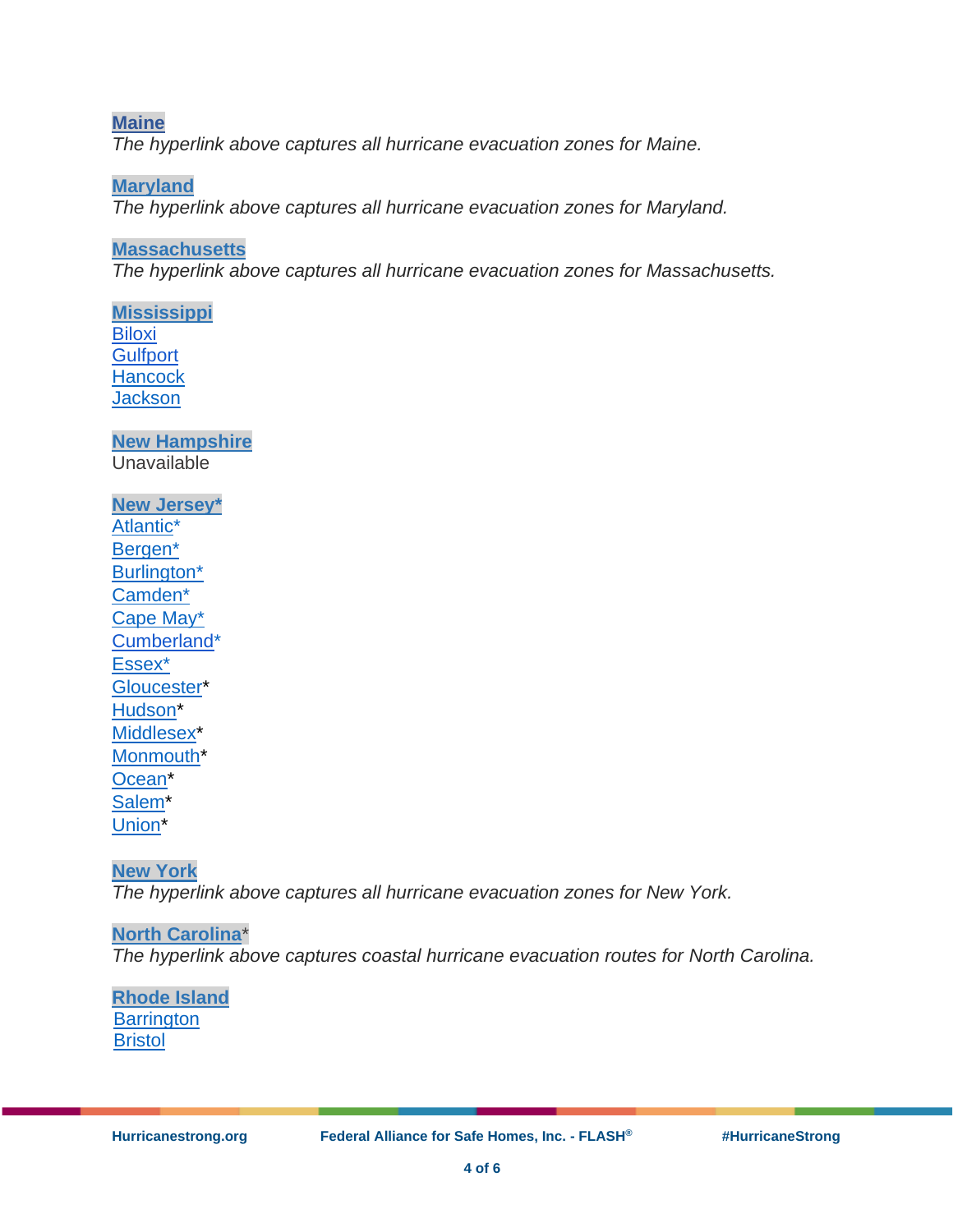**[Rhode Island](http://www.riema.ri.gov/)** *(continued)* **[Charlestown](http://www.riema.ri.gov/resources/citizens/prepare/Updated_Evac_Maps/Charlestown_Evacuation_081213.pdf) [Cranston](http://www.riema.ri.gov/resources/citizens/prepare/Updated_Evac_Maps/Cranston_Evacuation_081213.pdf)** [East Greenwich](http://www.riema.ri.gov/resources/citizens/prepare/Updated_Evac_Maps/EastGreenwich_Evacuation_081213.pdf) [East Providence](http://www.riema.ri.gov/resources/citizens/prepare/Updated_Evac_Maps/EastProvidence_Evacuation_081213.pdf) **[Jamestown](http://www.riema.ri.gov/resources/citizens/prepare/Updated_Evac_Maps/Jamestown_Evacuation_081213.pdf)** [Little Compton](http://www.riema.ri.gov/resources/citizens/prepare/Updated_Evac_Maps/LittleCompton_Evacuation_081213.pdf) **[Middletown](http://www.riema.ri.gov/resources/citizens/prepare/Updated_Evac_Maps/Middletown_Evacuation_081213.pdf) [Narragansett](http://www.riema.ri.gov/resources/citizens/prepare/Updated_Evac_Maps/Narragansett_Evacuation_081213.pdf)** [New Shoreham](http://www.riema.ri.gov/resources/citizens/prepare/Updated_Evac_Maps/NewShoreham_Evacuation_081213.pdf) **[Newport](http://www.riema.ri.gov/resources/citizens/prepare/Updated_Evac_Maps/Newport_Evacuation_081213.pdf)** [North Kingstown](http://www.riema.ri.gov/resources/citizens/prepare/Updated_Evac_Maps/NorthKingstown_Evacuation_081213.pdf) **[Pawtucket](http://www.riema.ri.gov/resources/citizens/prepare/Updated_Evac_Maps/Pawtucket_Evacuation_081213.pdf) [Portsmouth](http://www.riema.ri.gov/resources/citizens/prepare/Updated_Evac_Maps/Portsmouth_Evacuation_081213.pdf) [Providence](http://www.riema.ri.gov/resources/citizens/prepare/Updated_Evac_Maps/Providence_Evacuation_081213.pdf)** [South Kingstown](https://www.southkingstownri.com/198/Emergency-Evacuationvac_Maps/SouthKingstown_Inundation_081213.pdf) **[Tiverton](http://www.riema.ri.gov/resources/citizens/prepare/Updated_Evac_Maps/Tiverton_Evacuation_081213.pdf)** [Warren](http://www.riema.ri.gov/resources/citizens/prepare/Updated_Evac_Maps/Warren_Evacuation_081213.pdf) **[Warwick](http://www.riema.ri.gov/resources/citizens/prepare/Updated_Evac_Maps/Warwick_Evacuation_081213.pdf) [Westerly](http://www.riema.ri.gov/resources/citizens/prepare/Updated_Evac_Maps/Westerly_Evacuation_081213.pdf)** 

**[South Carolina](https://scemd.org/prepare/know-your-zone/) [Beaufort](http://scemd.cdn.missc.net/media/1271/kyzsouthern_coast_2018-3.pdf) [Berkeley](http://scemd.cdn.missc.net/media/1270/kyzcentral_coast_2018-1-1.pdf) [Charleston](http://scemd.cdn.missc.net/media/1270/kyzcentral_coast_2018-1-1.pdf) [Colleton](http://scemd.cdn.missc.net/media/1271/kyzsouthern_coast_2018-3.pdf) [Dorchester](http://scemd.cdn.missc.net/media/1270/kyzcentral_coast_2018-1-1.pdf) [Horry](http://scemd.cdn.missc.net/media/1268/kyznorthern_coast_2018-2.pdf) [Jasper](http://scemd.cdn.missc.net/media/1271/kyzsouthern_coast_2018-3.pdf) [Georgetown](http://scemd.cdn.missc.net/media/1268/kyznorthern_coast_2018-2.pdf)** 

#### **[Texas](https://www.txdot.gov/inside-txdot/division/traffic/safety/weather/hurricane.html)**

*Evacuation zones are categorized by zip code in four separate zones: A, B, C, & Coastal. Find your zip-zone location here: <http://www.gis.hctx.net/evacuationmap/> and corresponding evacuation route.*

[Aransas Pass\\*](http://ftp.dot.state.tx.us/pub/txdot-info/trv/evacuation/corpus.pdf) [Beaumont\\*](http://ftp.dot.state.tx.us/pub/txdot-info/trv/evacuation/beaumont.pdf) [Brownsville\\*](http://ftp.dot.state.tx.us/pub/txdot-info/trv/evacuation/pharr.pdf) [Corpus Christi](https://www.cctexas.com/sites/default/files/FIRDEP-evacuation-zone-map.pdf) [Galveston\\*](http://ftp.dot.state.tx.us/pub/txdot-info/trv/evacuation/houston.pdf) [Harris\\*](http://ftp.dot.state.tx.us/pub/txdot-info/trv/evacuation/houston.pdf) [Houston\\*](http://ftp.dot.state.tx.us/pub/txdot-info/trv/evacuation/houston.pdf)